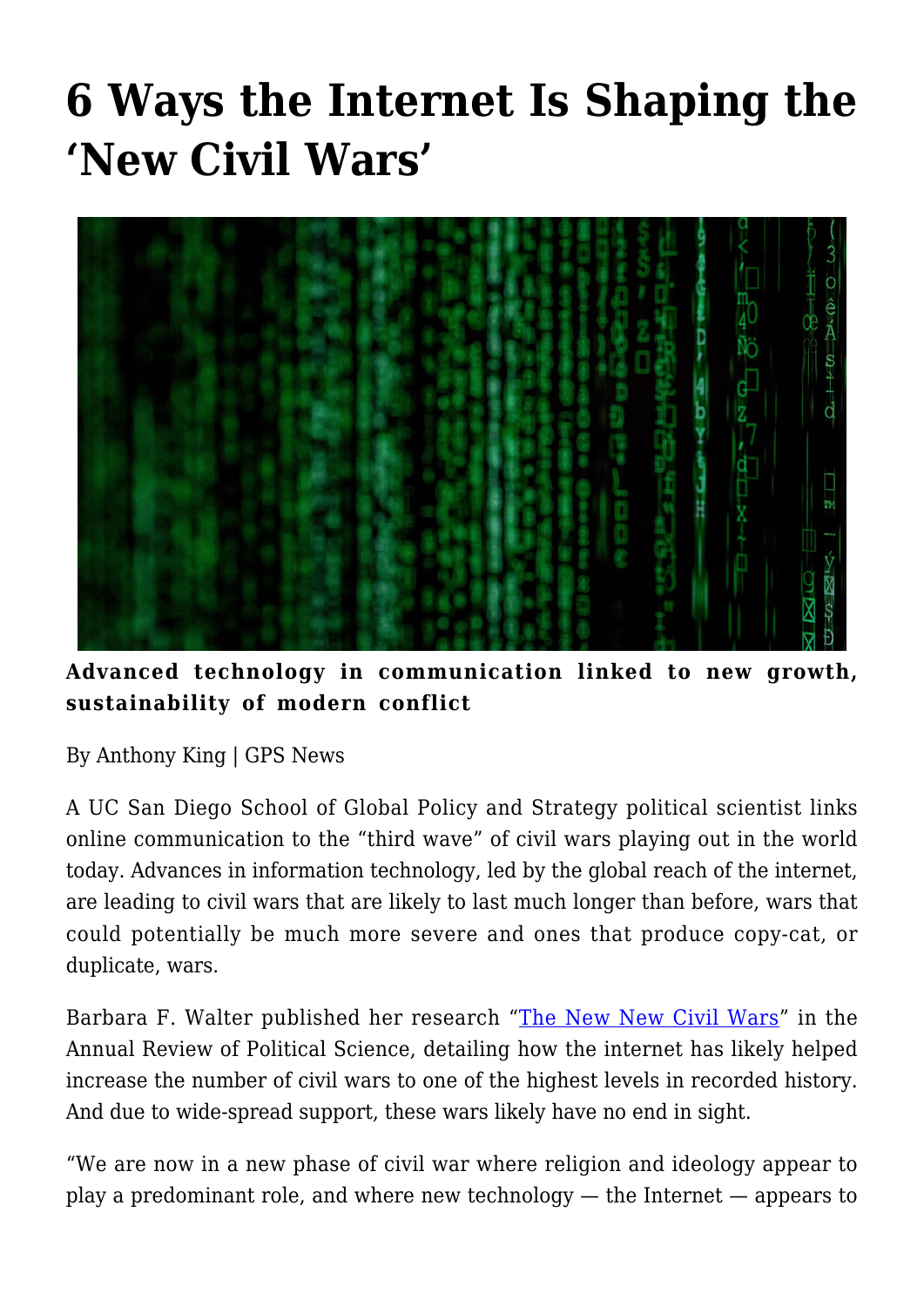influence behavior in novel and unexplored ways," she writes. The advent of the Web 2.0 at the turn of the century, with a focus on user-generated content, is the innovation driving much of the changes in how civil wars are created, sustained and, ultimately, ended.

A conflict expert and co-founder of the award-winning blog Political Violence @ a Glance, Walter first outlined three distinct phases marking modern civil wars: decolonization and the Cold War, from approximately 1951 to the early 1990s; "retrenchment," marked by an end of conflict due to negotiation and peace agreements from the end of the Cold War to 2001; and the third wave, beginning in 2003 with the fall of Iraqi President Saddam Hussein and including the Arab Spring uprisings of 2011. Current civil wars in Iraq, Libya, Yemen and Syria fall into this category.

"These post-2003 conflicts are different from previous civil wars in three important ways," Walter writes. First, most occur in Muslim-majority countries approximately 65 percent in total, up from 40 percent before 2003. Second, radical-Islamist ideals form the foundation of much of the rebel fighting, which is different from the socioeconomic foundation of pre-Cold War conflicts. Third, of these rebel groups, most are pursuing transnational, rather than national, aims. They are truly global in scope.

Walter identifies six major implications of connecting information technology to the study of civil wars, saying she hopes to map a set of emerging research programs to resolve unanswered questions.

## **1. The new wave of internet communication will benefit individuals especially those in repressive countries — far greater than political leaders.**

It has become far easier for citizens to organize and protest, and much harder for those in power to stop them. Not only that, but getting information about corrupt dictators or autocrats is far easier to come across, especially through social media channels like Twitter. The result could be a "boon for popular demonstrations" and organizing, Walter writes.

## **2. Internet campaigns will make it easier for rebel groups to form through a wider reach for resources: i.e. money and people.**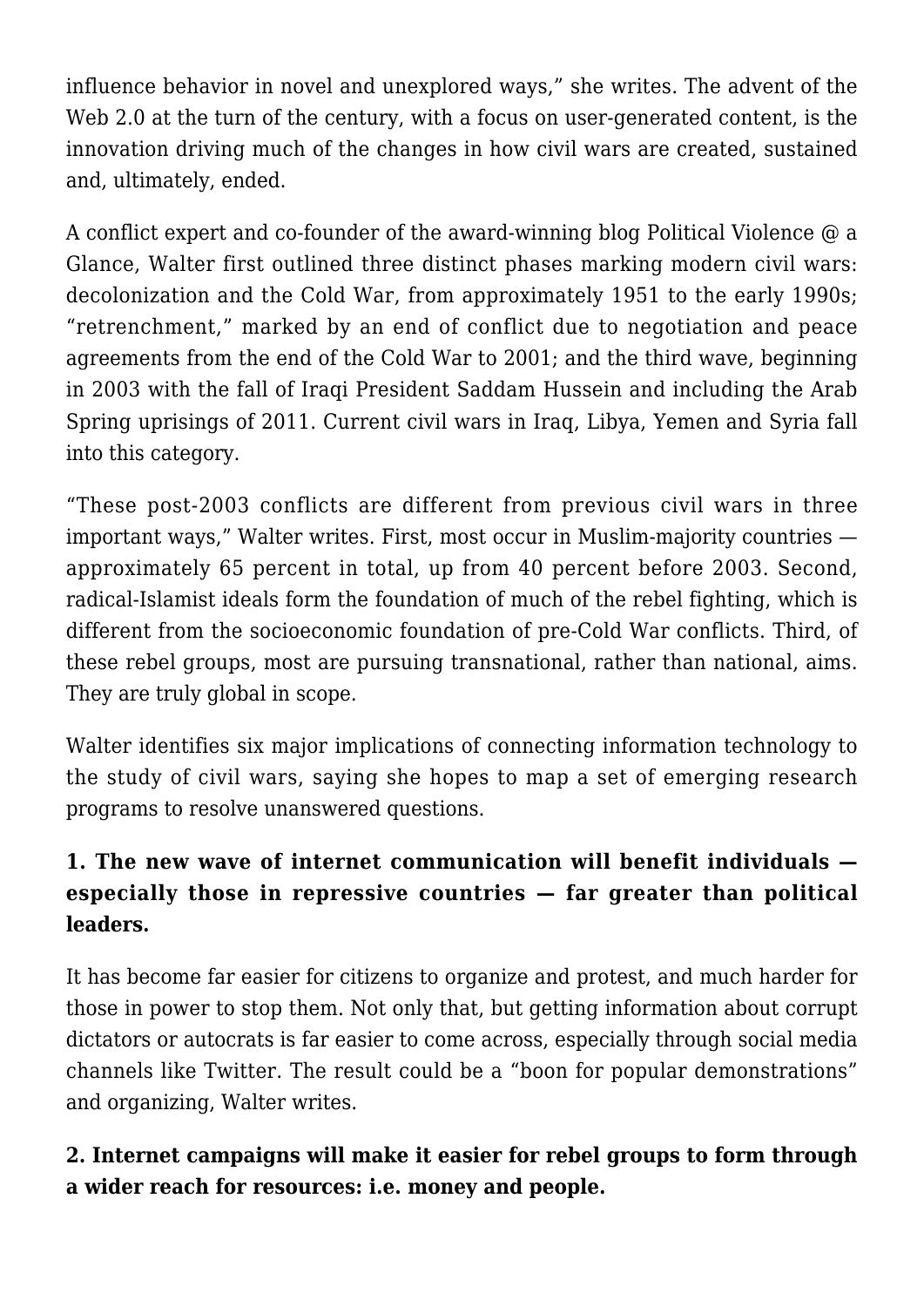Whereas "rebel entrepreneurs," as Walter calls them, were only able to gain support locally, now they can use a new international audience to solicit both soldiers and financing to start a war. This could lead to more groups fighting against each other, as Walter explains: the average number of civil war rebel groups in 1950 was 8; in 2010, after the Web 2.0 revolution, that number rose to 14.

"The transnational nature of … groups such as the Islamic State and al Qaeda threaten a larger number of people in a greater number of countries than any group in the past," Walter writes. "It also means that the resources from which they can draw, in terms of both money and human capital, are likely to be deeper and more extensive, making them a more formidable foe."

**3. Global reach means rebel groups frame their objectives in global terms — they will ignore borders and remain motivated by a larger, international audience.**



There are two factors at play here, one being that an international audience actually encourages rebel groups to be more ambitious in their actions, Walter said. The ability to attract the widest support group possible also creates opportunities for geographically distant players to be involved. She explains how these groups, discovered through the internet, are more likely to support global propaganda over local propaganda, marking a distinct shift away from locally supported factions.

#### **4. Civil wars will be sustained for longer, as rebel groups have a seemingly unlimited financial supply.**

For the most part, the ability to raise funds from supporters around the globe will ultimately lead to more armed factions fighting these wars. Sustainability is key,